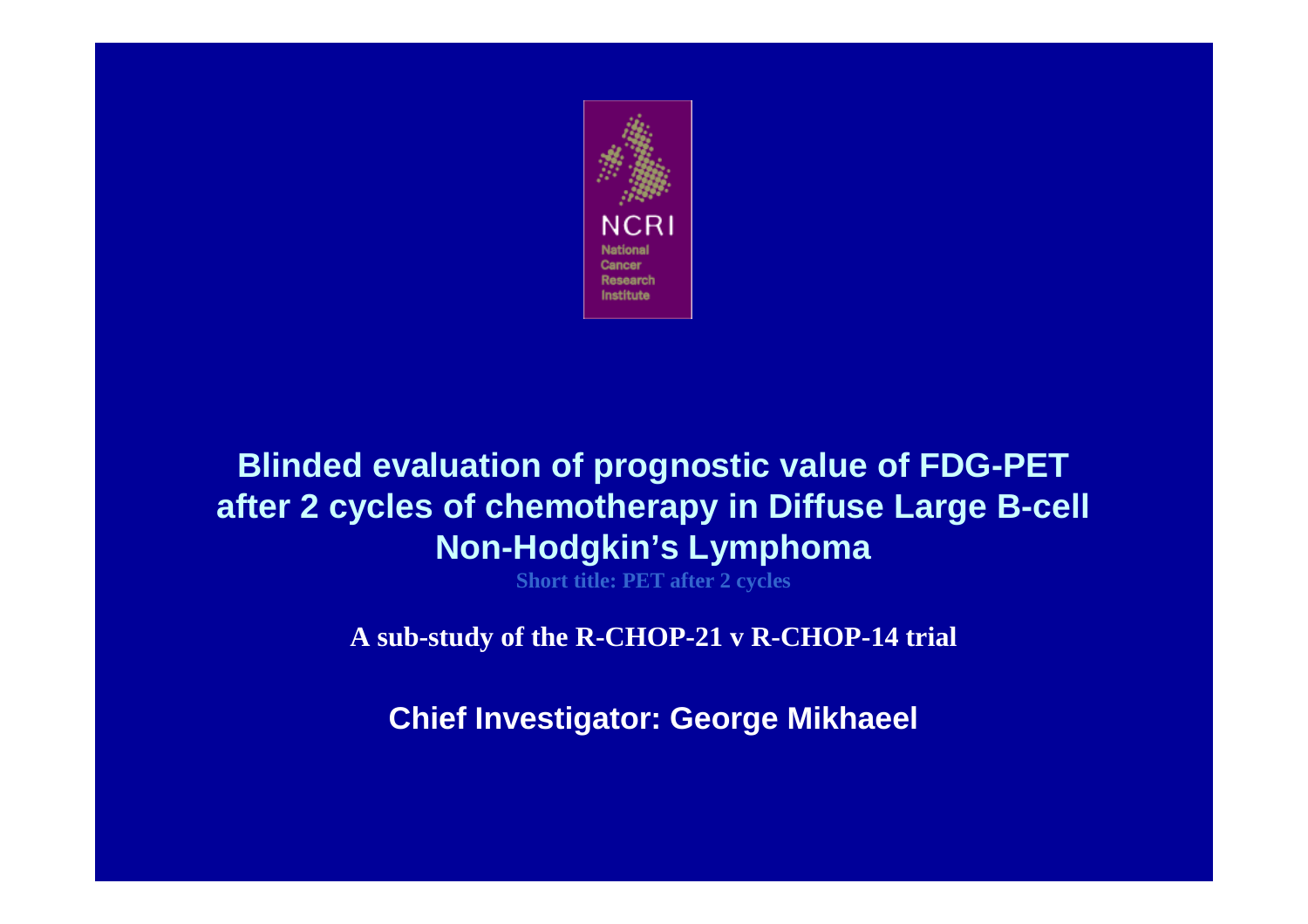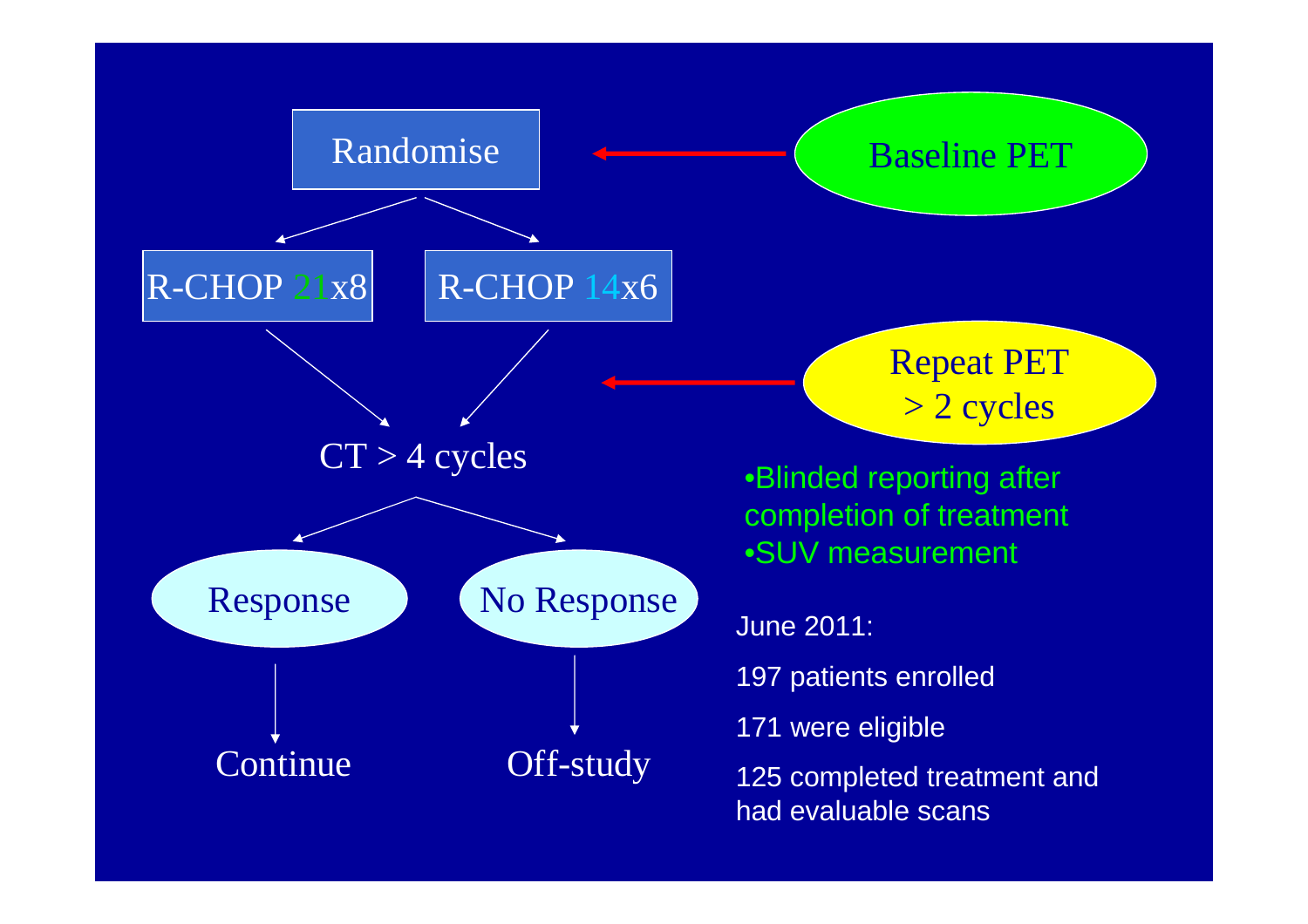# Comparison of NCRI study & Deauville scores

| <b>NCRI Study Score</b> |                       | <b>Deauville Score</b> |                                              |  |
|-------------------------|-----------------------|------------------------|----------------------------------------------|--|
| <b>Score</b>            | <b>No of Patients</b> | <b>Score</b>           | <b>No of Patients</b><br>(Score 5= 3x liver) |  |
| 1                       | 28                    | 1                      | 28                                           |  |
| 2a                      | 26                    | $\overline{2}$         | 25                                           |  |
| 2 <sub>b</sub>          | 68                    | $\overline{3}$         | 28                                           |  |
| 2c                      | 3                     | $\overline{4}$         | 36                                           |  |
| 2d                      | $\Omega$              | 5                      | 8                                            |  |
| <b>TOTAL</b>            | 125                   | <b>TOTAL</b>           | 125                                          |  |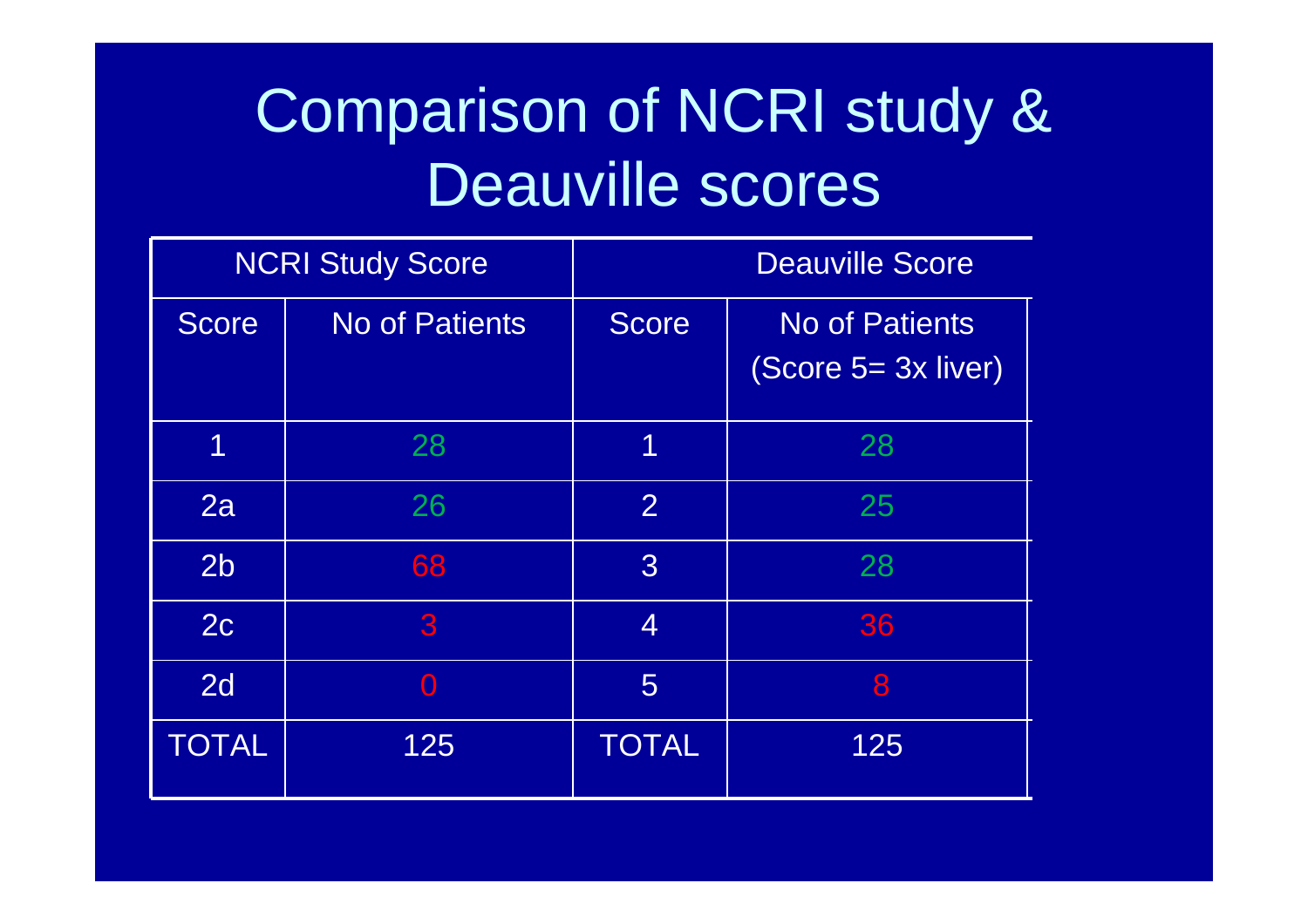# Comparison of Deauville score & Quantitative criteria

| <b>Deauville Score</b> |                | <b>SUV reduction</b> |                          |  |
|------------------------|----------------|----------------------|--------------------------|--|
| Score                  | No of Patients | $>66\%$              | $\leq 66\%$              |  |
| 1                      | 28             | 28                   | $\overline{0}$           |  |
| $\overline{2}$         | 25             | 25                   | $\overline{0}$           |  |
| 3 <sup>2</sup>         | 28             | 25                   | $***$<br>3               |  |
| $\overline{4}$         | 36             | 32                   | $\overline{\mathcal{A}}$ |  |
| 5                      | 8              |                      |                          |  |
|                        | 125            | 111                  | 14                       |  |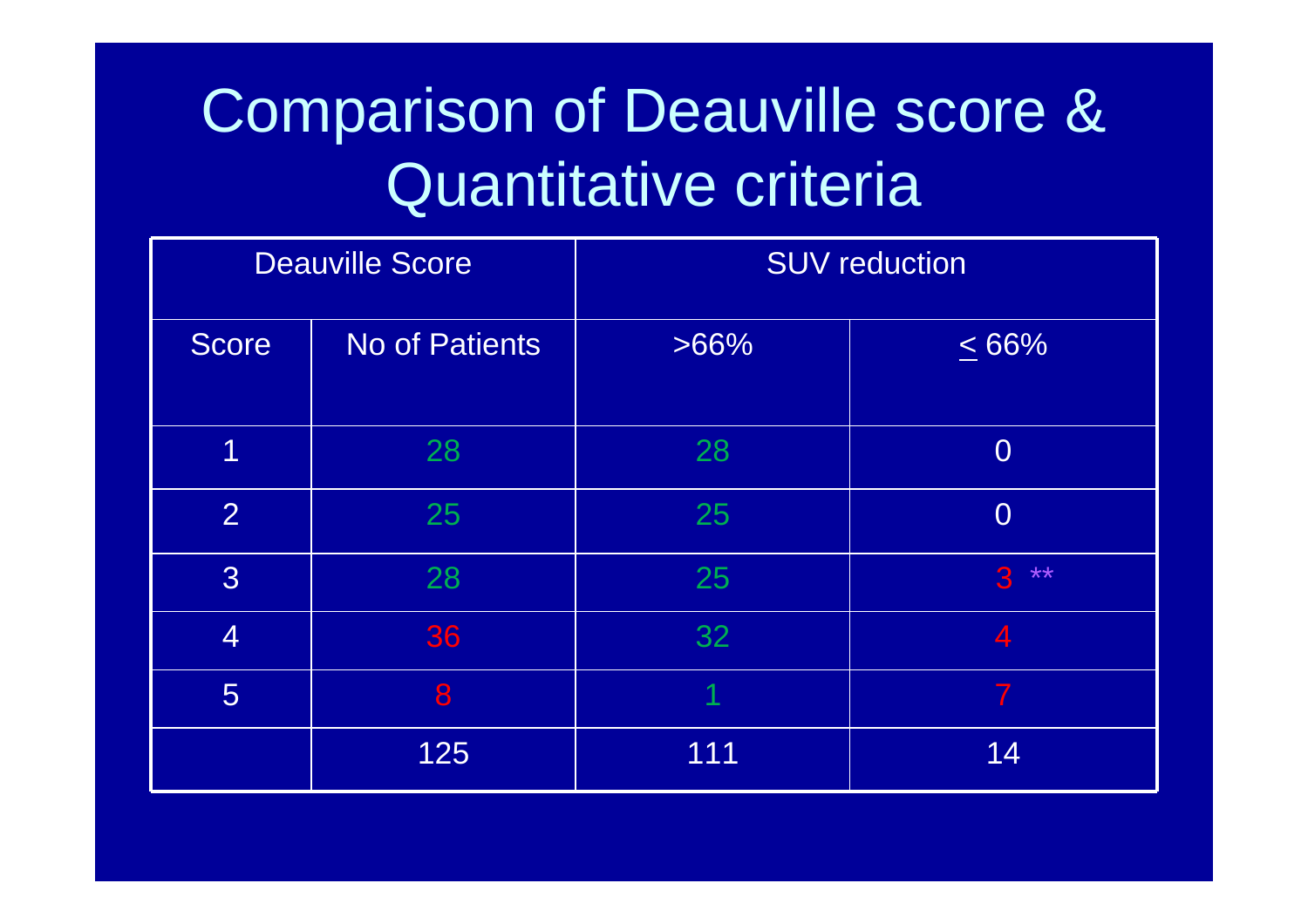#### Separation of good from poor response using 3 criteria

| <b>NCRI</b> |         | <b>Deauville</b> |         | <b>SUV reduction</b> |          |
|-------------|---------|------------------|---------|----------------------|----------|
| $1 + 2a$    | $2b-2d$ | $1 - 3$          | $4 + 5$ | $>65\%$              | $< 65\%$ |
| 45%         | 57%     | 65%              | 35%     | 89%                  | 11%      |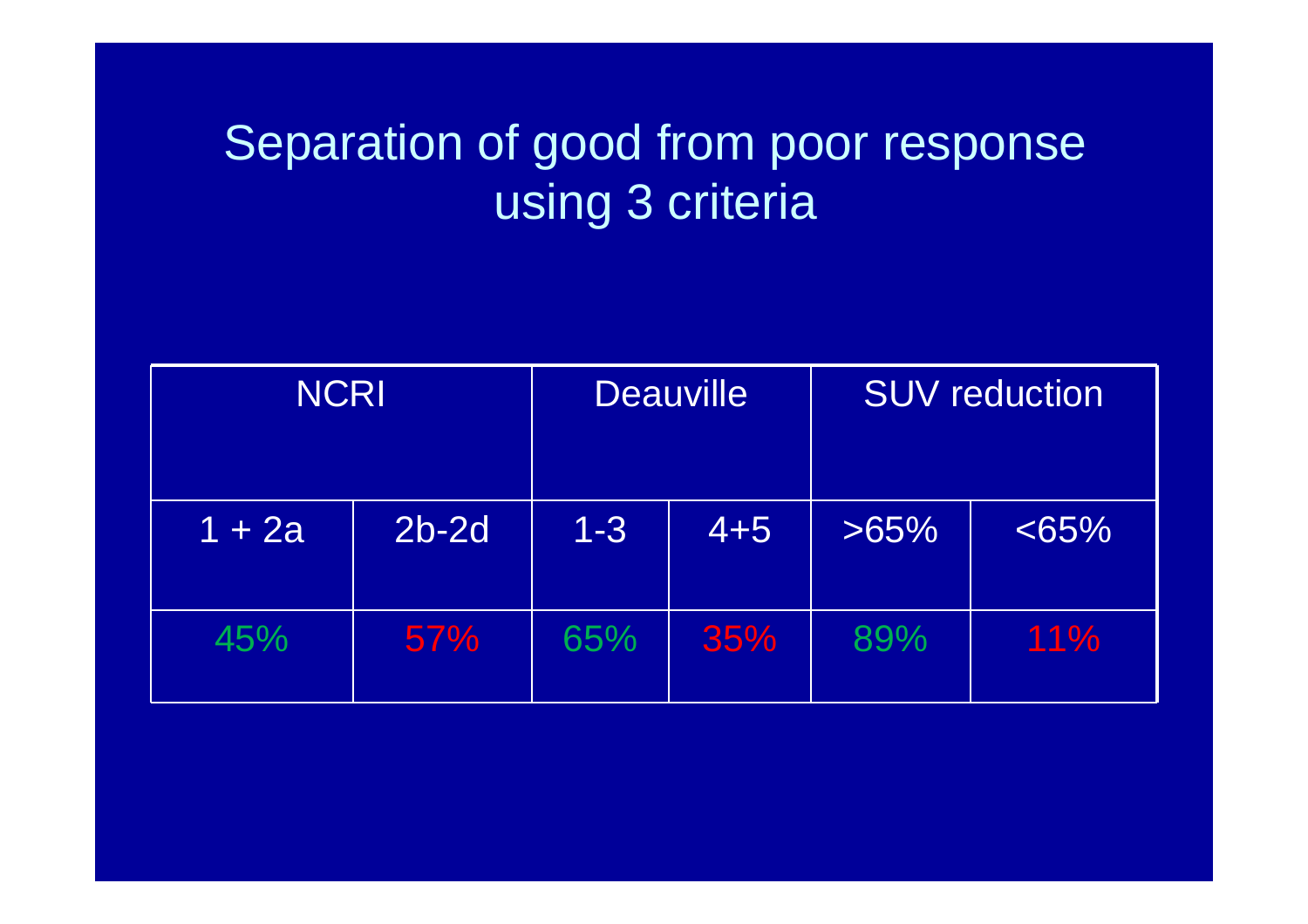### **Conclusion**

- • Using different criteria for interim PET gives different separation of patients with DLBCL into good and poor response categories
- The Deauville score will be applied & compared to •NCRI score in predicting prognosis in the 'PET after 2 cycles study'. Qualitative analysis will also be explored.
- • The best criterion to predict patient outcome is not known. **The Jury is out!**
- $\bullet$  The most clinically relevant assessment of response using interim PET may prove to be specific to : disease type, treatment and scan timing.